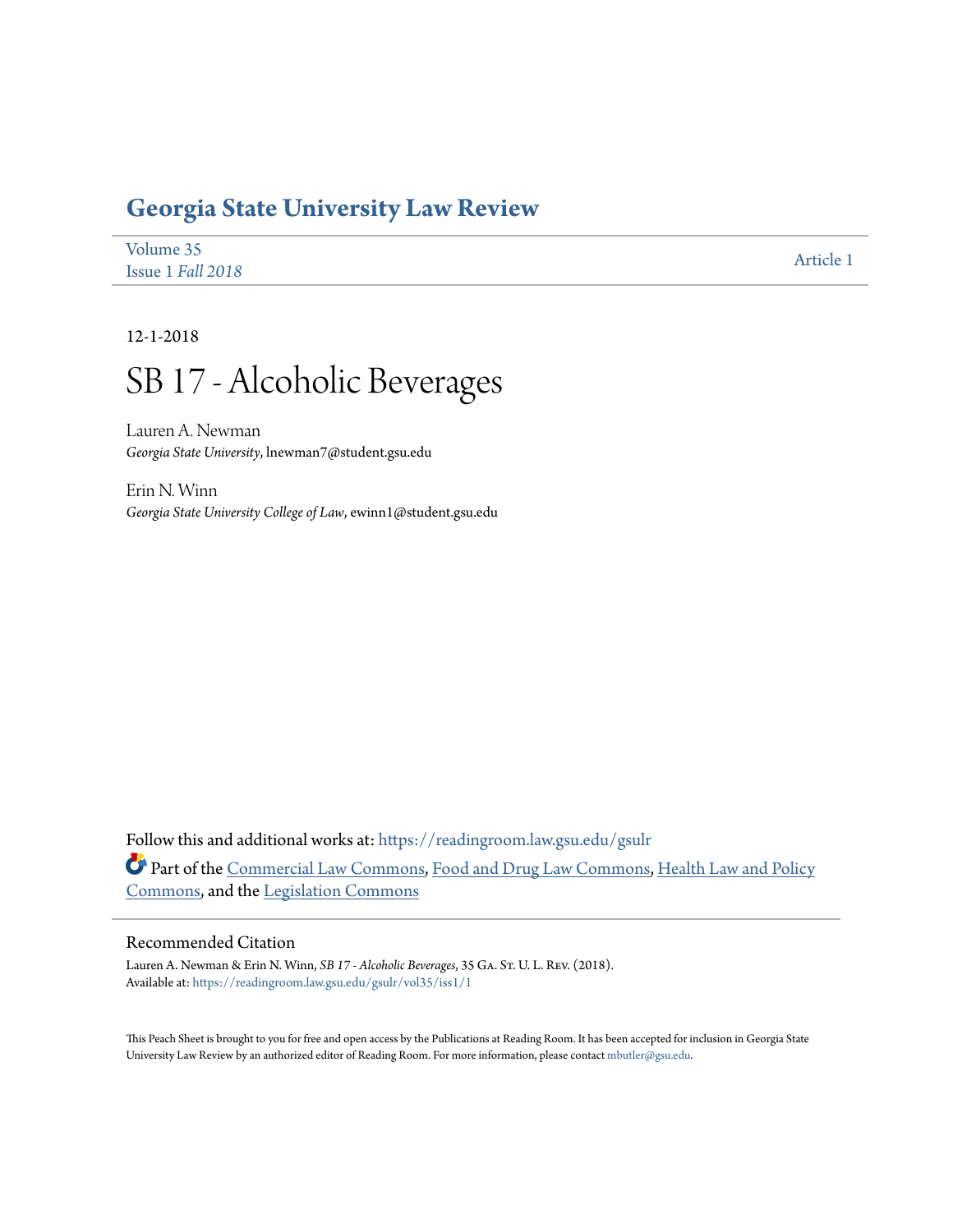### **ALCOHOLIC BEVERAGES**

*Alcoholic Beverages: Amend Title 3 of the Official Code of Georgia Annotated, Relating to Alcoholic Beverages, so as to Provide that Governing Authorities of Counties and Municipalities May Authorize Sales of Alcoholic Beverages for Consumption on the Premises During Certain Times on Sundays Subject to the Passage of a Referendum; to Provide Procedures; to Change the Time on Sundays During which Farm Wineries May Sell Certain Wine for Consumption on the Premises; to Provide for Related Matters; to Provide an Effective Date; to Repeal Conflicting Laws; and for Other Purposes* 

| <b>CODE SECTIONS:</b>  | O.C.G.A. §§ 3-3-7 (amended), 3-6-21.2<br>(amended)                                                                                                                                                                                                                                                                                                                                                                                                                                                                                |
|------------------------|-----------------------------------------------------------------------------------------------------------------------------------------------------------------------------------------------------------------------------------------------------------------------------------------------------------------------------------------------------------------------------------------------------------------------------------------------------------------------------------------------------------------------------------|
| <b>BILL NUMBER:</b>    | SB 17                                                                                                                                                                                                                                                                                                                                                                                                                                                                                                                             |
| <b>ACT NUMBER:</b>     | 461                                                                                                                                                                                                                                                                                                                                                                                                                                                                                                                               |
| <b>GEORGIA LAWS:</b>   | 2018 Ga. Laws 896                                                                                                                                                                                                                                                                                                                                                                                                                                                                                                                 |
| SUMMARY:               | Georgia law previously allowed<br>counties and municipalities to permit<br>the sale of alcoholic beverages on<br>Sundays from 12:30 P.M. until 11:30<br>P.M. This Act, deemed "the Brunch"<br>Bill," authorizes the counties and<br>municipalities that have affirmatively<br>voted by referendum to sell alcoholic<br>beverages on Sundays to sell them<br>earlier, at 11:00 A.M., if approved by a<br>second referendum vote. This change<br>applies to restaurants that make at least<br>50% of their revenue from the sale of |
| <b>EFFECTIVE DATE:</b> | food and hotels, and Georgia wineries.<br>July 1, 2018                                                                                                                                                                                                                                                                                                                                                                                                                                                                            |
|                        |                                                                                                                                                                                                                                                                                                                                                                                                                                                                                                                                   |

1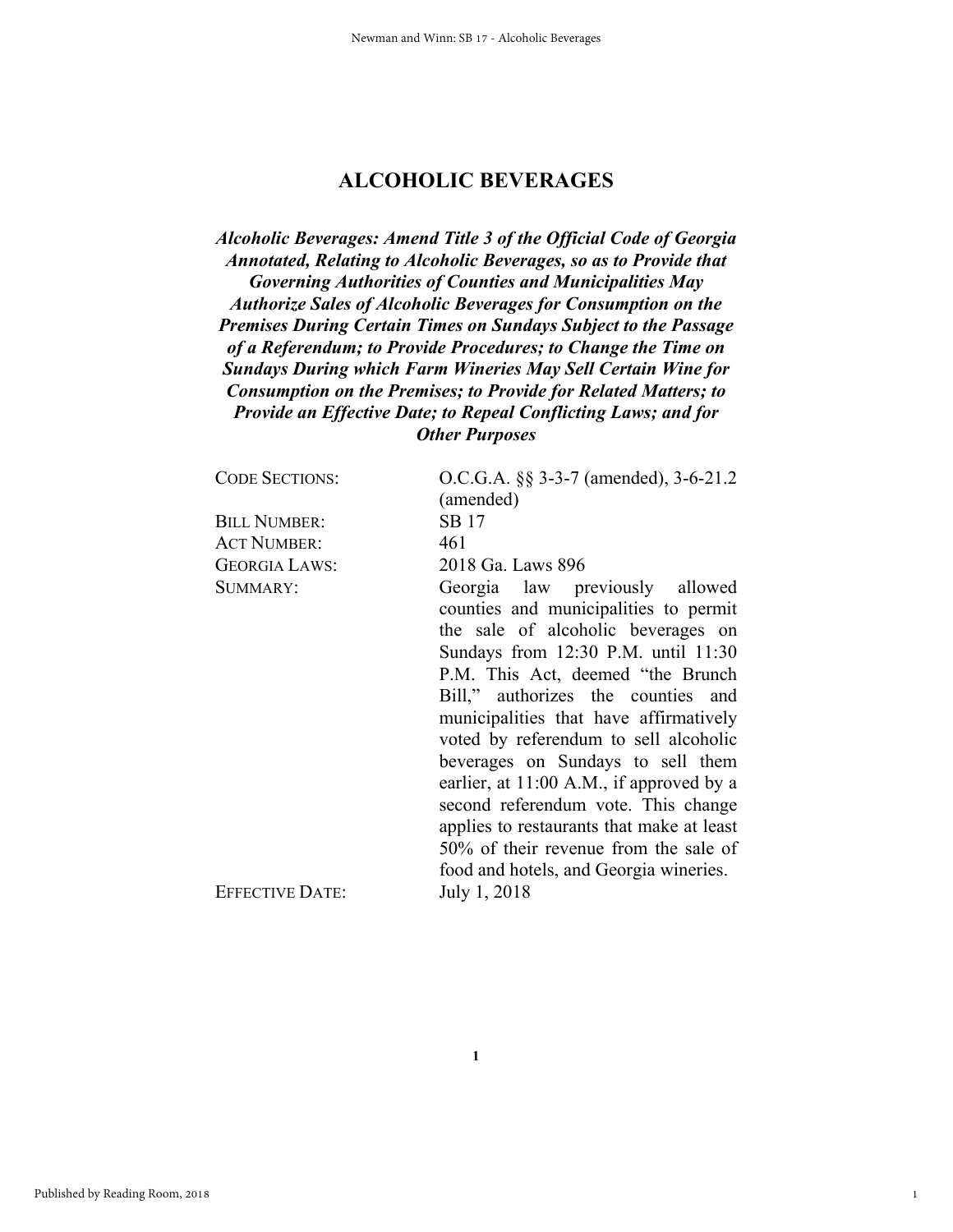#### *History*

Throughout history, Americans have had an inability to purchase a variety of products due to Sunday closing ordinances.<sup>1</sup> Called "blue laws," these laws are designed to "enforce religious standards through a ban on Sunday activities."2 They originated as religious measures "designed to promote peace on the Lord's day" and to encourage church attendance by those whose Sabbath is on Sunday.<sup>3</sup> Sunday closing statutes were challenged in *McGowan v. Maryland* on the basis that "their real purpose was to facilitate observance of religious services" in violation of the Establishment Clause of the First Amendment.<sup>4</sup> Although the Supreme Court acknowledged that the statutes' initial purpose was to "keep the Sabbath holy," it ultimately held that their present purpose—providing a day off for "rest, repose, recreation, and tranquility"—was valid.<sup>5</sup> The Court emphasized that the statutes' provisions for a day off could be enjoyed by anyone, regardless of religious denomination or belief.<sup>6</sup>

Georgia's ban on the Sunday sale of alcohol, codified at Code section 3-3-20, was passed in  $1937<sup>7</sup>$  However, sixty-five years later in 2002, the Georgia legislature passed Code section 3-3-7, giving local governments the ability to exempt "certain businesses and venues from the ban, including 'eating establishments."<sup>8</sup> The statute faced constitutional scrutiny, specifically an equal protection challenge in *State v. Heretic, Inc.*<sup>9</sup> In *Heretic*, the plaintiff argued that the exceptions for restaurants denied bar owners equal protection

 <sup>1.</sup> Patricia Diann Long, *Does the Wall Still Stand: Separation of Church and State in the United States*, 37 BAYLOR L. REV. 755, 760 (1985) ("Many Americans have had the experience of being unable to purchase a desired product on a Sunday afternoon.").

 <sup>2.</sup> Andrew Mullen & Brian Thomas, *Alcoholic Beverages SB 10*, 28 GA. ST. U.L. REV. 255, 256 (2011).

 <sup>3.</sup> Susane B. Berger, *The Less We Emphasize the Christian Religion, the Further We Fall into the Abyss of Poor Character and Chaos*, 22 T. MARSHALL L. REV. 233, 233 (1997).

 <sup>4.</sup> Long, *supra* note 1, at 760.

 <sup>5.</sup> McGowan v. Maryland, 366 U.S. 420, 450 (1961). The statutes were challenged on equal protection, vagueness, and freedom of religion grounds. *Id.*

<sup>6</sup>*. Id.*

 <sup>7.</sup> O.C.G.A. § 3-3-20 (Supp. 2018) (originally enacted as 1937 Ga. Laws 148, §§ 6–7).

 <sup>8.</sup> Mullen & Thomas, *supra* note 2, at 256 (quoting 2002 Ga. Laws 1473, § 1; O.C.G.A. § 3-3- 7(b)(2) (Supp. 2018)).

 <sup>9.</sup> State v. Heretic, Inc., 277 Ga. 275, 275, 588 S.E.2d 224, 225 (2003).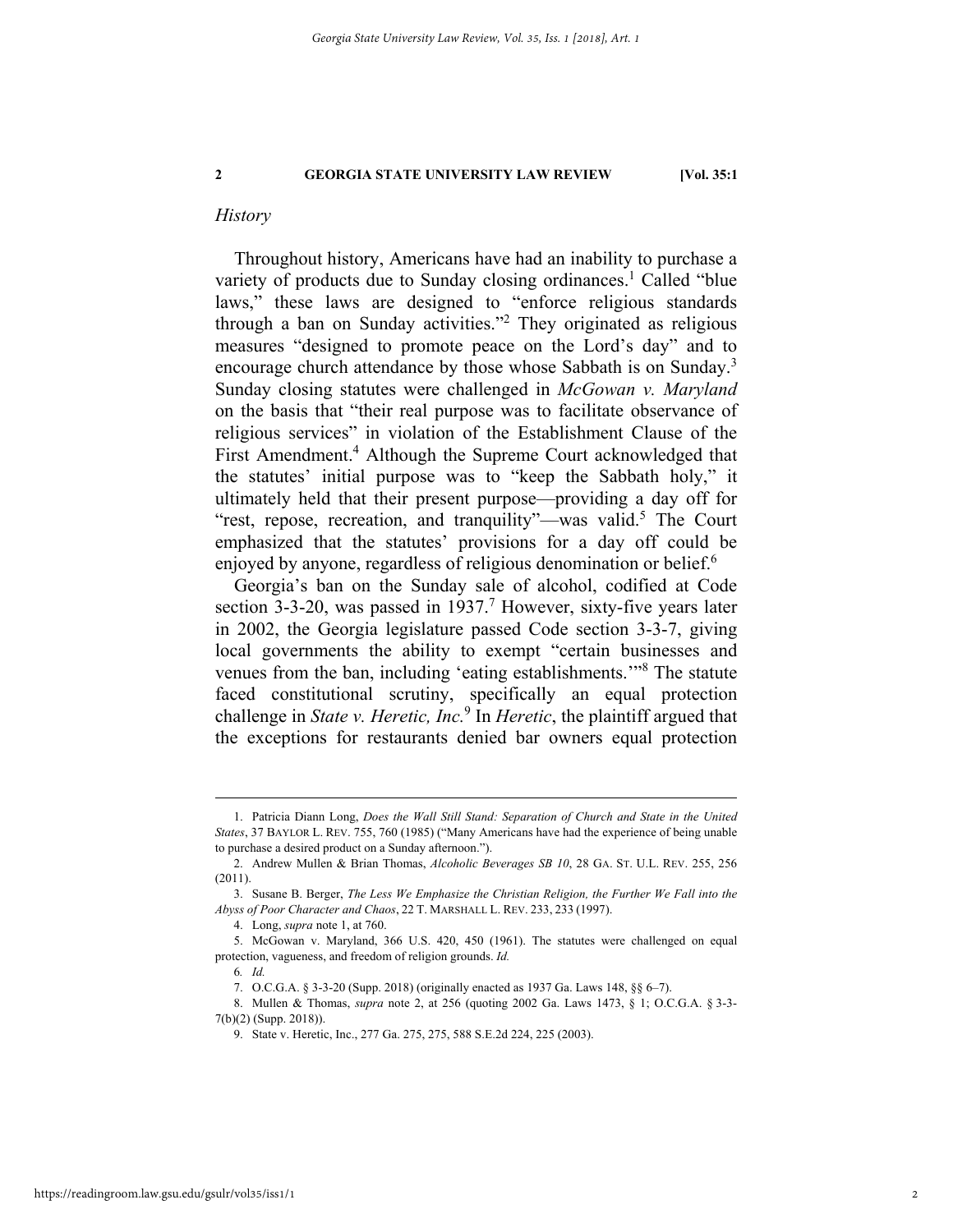because bars did not qualify as eating establishments.10 The Supreme Court of Georgia upheld the statute, finding a rational basis for exempting eating establishments because "doing so would attract families and others to go out for meals on Sunday," thus contributing to the legislature's goal in enacting the original ban.<sup>11</sup> The Court further found that the legislature could exempt eating establishments and not bars because the "health and safety risks posed by bars are more significant than those posed by restaurants."<sup>12</sup>

Code section 3-3-7 was amended in 2011 to allow local governments, by way of a referendum, to permit package sales on Sunday as well.<sup>13</sup> Despite carving out exceptions for package sales, "eating establishments," overnight lodging facilities, and even "farm wineries,"<sup>14</sup> the Georgia legislature remained steadfast to only permit sales on Sundays beginning at 12:30 P.M.<sup>15</sup> In 2015, however, the Georgia House of Representatives attempted to amend Code section 3-3-7 to permit sales as early as 10:30 A.M. with House Bill (HB) 535.<sup>16</sup> The bill ultimately passed the House but was stopped by the Senate Rules Committee.<sup>17</sup> Two years later, in 2017, the Georgia legislature again tried to extend Sunday alcohol sales with the Georgia Senate's introduction of Senate Bill (SB) 17.18 Senator Renee Unterman (R-45th) introduced the bill "to put private businesses on a level playing field with the state-owned Georgia World Congress Center," which could serve alcohol at its facilities before 12:30 P.M. on Sunday mornings.<sup>19</sup> Due to HB  $535$ 's shortcomings and subsequent defeat, SB 17 featured several changes

18*. See* SB 17, as introduced, 2017 Ga. Gen. Assemb.

 <sup>10</sup>*. Id.* at 275, 588 S.E.2d at 225.

<sup>11</sup>*. Id.* at 276, 588 S.E.2d at 226.

<sup>12</sup>*. Id.* at 276, 588 S.E.2d at 226.

 <sup>13.</sup> Mullen & Thomas, *supra* note 2, at 261.

 <sup>14.</sup> O.C.G.A. § 3-6-21.2 (2018).

<sup>15</sup>*. See, e.g.*, O.C.G.A. § 3-3-7(j)(1) (Supp. 2018) ("[T]he governing authority of the county or municipality may . . . authorize the sale of alcoholic beverages for consumption on the premises on Sundays from 12:30 P.M. until 12:00 Midnight.").

<sup>16</sup>*. See* HB 535, as introduced, 2015 Ga. Gen. Assemb.

 <sup>17.</sup> Beth McKibben, '*Mimosa Mandate' is Law: Georgia Governor Signs Sunday Brunch Bill*, EATER ATLANTA (May 8, 2018, 1:13 PM), https://atlanta.eater.com/2018/5/8/17331478/georgiagovernor-signs-sunday-brunch-bill [https://perma.cc/W3FM-MJ3J].

 <sup>19.</sup> Maya T. Prabhu, *Revised 'Brunch Bill,' Without Sales at Georgia Stores, Back on Track*, ATLANTA J. CONST. (Feb. 7, 2018, 3:24 PM), https://www.myajc.com/news/state—regional-govt politics/revised-brunch-bill-without-sales-georgia-stores-back-track/s7BEX7novRs0pJPzhWx7tI/ [https://perma.cc/E82S-SYKU].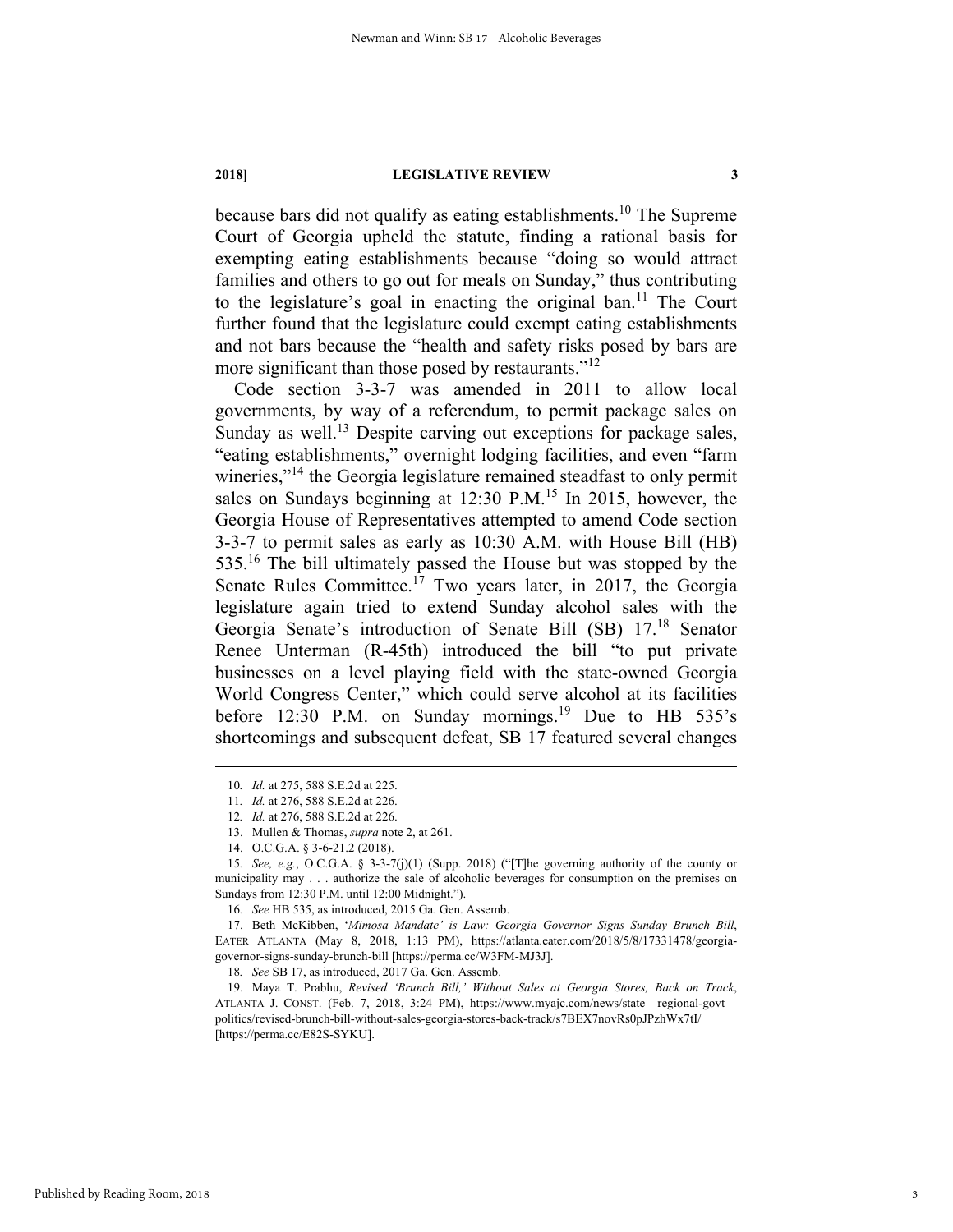and concessions in hopes of getting passed.<sup>20</sup> Of note were the changes to the start time—11:00 A.M. instead of 10:30 A.M.—and the inclusion of a second referendum.<sup>21</sup> The bill's drafters also removed its original inclusion of early sales at stores, specifically grocery and liquor stores.<sup>22</sup> While critics feared the bill would "disturb the 'fragile compromise' between legislative leaders and the faith community,"23 supporters countered that the faith community is modernizing.24 Senator Unterman observed that "[a] lot of people go to church on Saturday now; they don't even go to church on Sunday anymore, so the old laws are not applicable."<sup>25</sup> Governor Nathan Deal (R) ultimately signed SB 17 into law, giving cities and counties throughout Georgia the ability to allow the sale of alcohol as early as 11:00 A.M. through a local referendum.<sup>26</sup>

### *Bill Tracking of SB 17*

#### *Consideration and Passage by the Senate*

Senator Renee Unterman (R-45th) sponsored SB 17 in the Senate.<sup>27</sup> The Senate read the bill for the first time on January 23, 2018, and Lieutenant Governor Casey Cagle (R) committed the bill to the Senate Committee on Regulated Industries and Utilities.<sup>28</sup> On January 31, 2018, the Senate Committee amended the bill in part and favorably reported the bill by Committee substitute.<sup>29</sup>

 <sup>20</sup>*. Id.*

 <sup>21.</sup> Video Recording of House Regulated Industries Committee Meeting at 15 min., 14 sec. (Mar. 6, 2018) (remarks by Sen. Renee Unterman (R-45th)), https://livestream.com/accounts/19771738/events/7993504/videos/171153609 [https://perma.cc/MBC3- HVDR] [hereinafter House Regulated Industries Committee Video].

 <sup>22.</sup> Prabhu, *supra* note 19.

 <sup>23.</sup> Nate Harris, *Brunch Bill Breakdown: 'Mimosa Mandate' Looks to Extend Sunday Alcohol Sales*, RED & BLACK (Jan. 16, 2017), https://www.redandblack.com/athensnews/brunch-bill-breakdownmimosa-mandate-looks-to-extend-sunday-alcohol/article\_2176091e-dba0-11e6-828b-

<sup>3</sup>f13c7ddf171.html [https://perma.cc/8FUY-5QXJ].

<sup>24</sup>*. Id.*

<sup>25</sup>*. Id.*

 <sup>26.</sup> McKibben, *supra* note 17.

 <sup>27.</sup> Georgia General Assembly, SB 17, Bill Tracking, http://www.legis.ga.gov/Legislation/en-US/display/20172018/SB/17 [https://perma.cc/L2UH-XCRM] [hereinafter SB 17 Bill Tracking].

 <sup>28.</sup> State of Georgia Final Composite Status Sheet, SB 17, March 29, 2018.

 <sup>29.</sup> SB 17 Bill Tracking, *supra* note 27.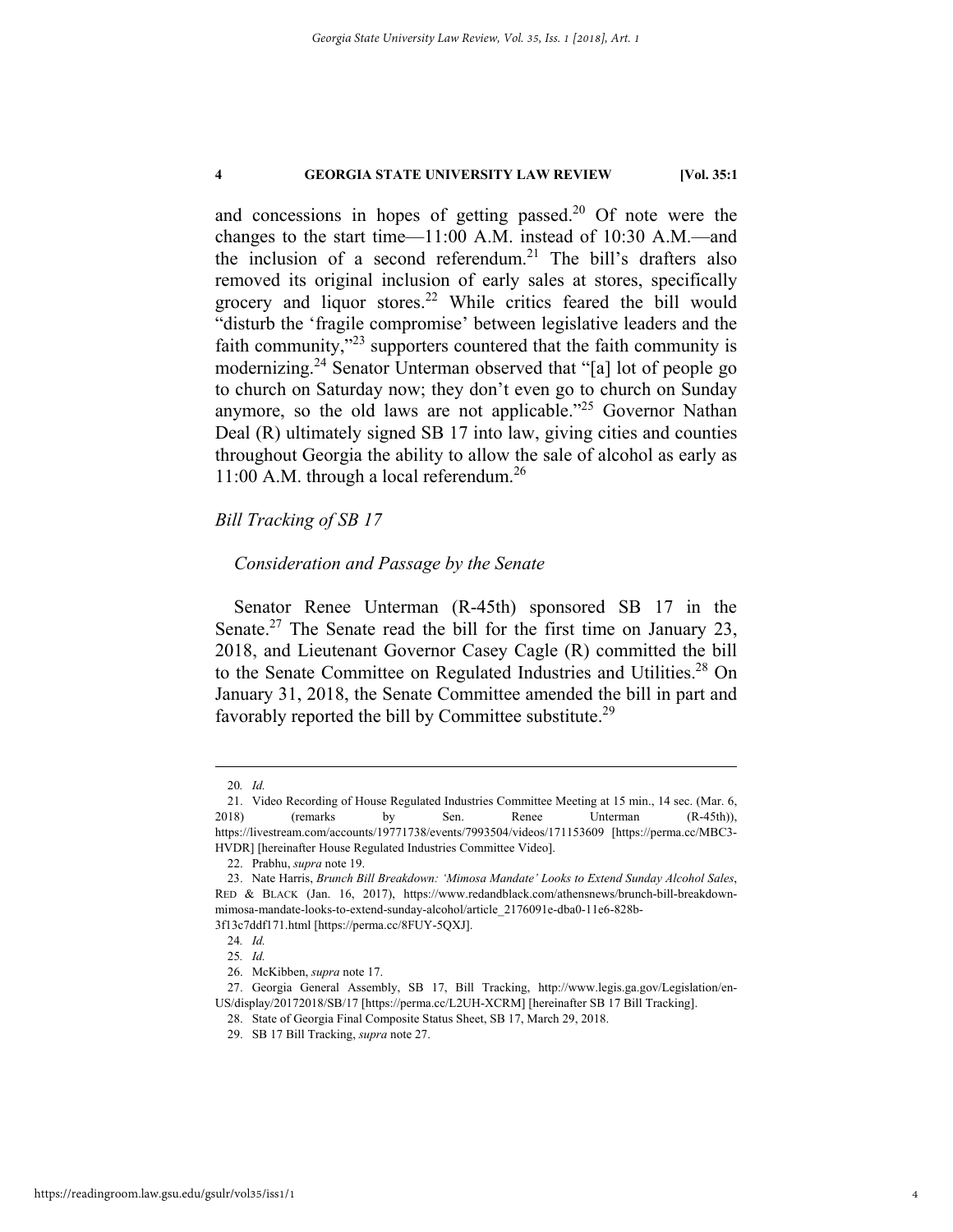The Committee substitute added a significant amount of text to the bill.<sup>30</sup> Six major amendments occurred in this substitute: (1) a change in proposed time for sale of alcoholic beverages; (2) a limitation on the establishments considered "on-premises" retailers; (3) an addition of a referendum by the county or municipality to approve earlier onpremises sales; (4) an authorization for counties or municipalities to allow package sales at the earlier time with a referendum; (5) a change in the time that farm wineries may serve alcoholic beverages on Sunday; and (6) a requirement that the county or municipality already have allowed Sunday sales of alcoholic beverages.<sup>31</sup>

First, the Committee changed the time a county or municipality may authorize the on-premises sales of alcoholic beverages on Sundays.<sup>32</sup> As introduced, the bill allowed counties and municipalities to authorize sales of alcoholic beverages on-premises as early as 10:30 A.M.<sup>33</sup> The bill as introduced included wineries in this allowance.<sup>34</sup> The Committee substitute changed the time for onpremises sales of alcoholic beverages to 11:00 A.M. if authorized by the county or municipality. $35$ 

Second, the Committee limited the establishments that could be considered on-premises sellers of alcoholic beverages.<sup>36</sup> The Committee added lines 55 through 60 to explain that on-premises sales included:

any licensed establishment which derives at least [fifty] percent of its total annual gross sales from the sale of prepared meals or food in all of the combined retail outlets of the individual establishment where food is served and in any licensed establishment which derives at least [fifty]

 <sup>30</sup>*. Compare* SB 17, as introduced, 2018 Ga. Gen. Assemb., *with* SB 17 (LC 36 3511S), 2018 Ga. Gen. Assemb.

<sup>31</sup>*. Id.* 

<sup>32</sup>*. Id.*

 <sup>33.</sup> SB 17, as introduced, 2017 Ga. Gen. Assemb.

<sup>34</sup>*. Id.* 

<sup>35</sup>*. Compare* SB 17, as introduced, 2017 Ga. Gen. Assemb., *with* SB 17 (LC 36 3511S), 2018 Ga. Gen. Assemb.

<sup>36</sup>*. Compare* SB 17, as introduced, 2017 Ga. Gen. Assemb., *with* SB 17 (LC 36 3511S), 2018 Ga. Gen. Assemb.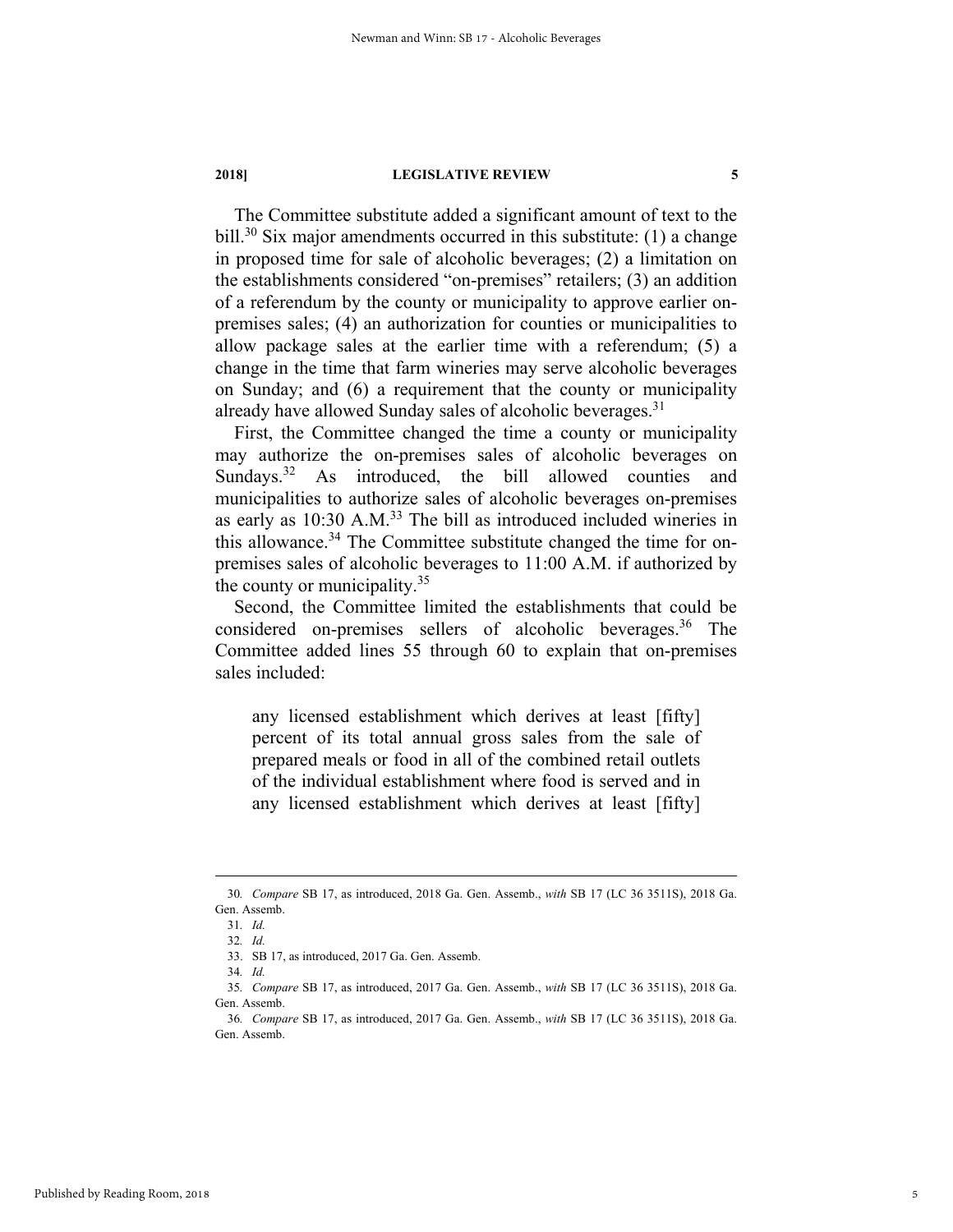percent of its total annual gross income from the rental of rooms for overnight lodging.<sup>37</sup>

These establishments could sell alcoholic beverages as early as 11:00 A.M., conditioned on the time's approval in a referendum by the county or municipality in which the establishment was located.<sup>38</sup>

Third, the Committee added a requirement that the "governing authority desiring to permit and regulate Sunday sales pursuant to this subsection" may only allow such sales at the earlier time of 11:00 A.M. after a referendum election.<sup>39</sup> The Committee substitute supplied the county or municipality that desires to hold an election with the language for its ballot.<sup>40</sup> The Committee substitute permitted the county or municipality to authorize Sunday sales as early as 11:00 A.M. if the election results in more than one half of the voters approving of the earlier time.<sup>41</sup>

Fourth, the Committee substitute added package sales of malt beverages, wine, and distilled spirits to the allowed transactions of alcoholic beverages at  $11:00$  A.M. on Sundays.<sup>42</sup> Package stores located in counties or municipalities that had previously approved Sunday sales could sell alcohol as early as 11:00 A.M. if the governing authority approved the earlier sales by means of a referendum election.<sup>43</sup> The Committee substitute similarly provided the language that a county or municipality must use in its referendum election ballot.<sup>44</sup>

Fifth, the Committee added lines 300 through 304 to permit a county or municipality in which a farm winery operated to authorize the sale of alcoholic beverages on Sundays as early as  $11:00 \text{ A.M.}^{45}$ Unlike the on-premises sales, the Committee substitute did not require the county or municipality to hold an additional referendum

44*. Id.*

 <sup>37</sup>*. Id.* 

<sup>38</sup>*. Id.* 

 <sup>39.</sup> SB 17 (LC 36 3511S), § 2, p. 3, ll. 64–66, 2018 Ga. Gen. Assemb.

<sup>40</sup>*. Id.* § 2, p. 3, ll. 74–78.

<sup>41</sup>*. Id.* § 1, p. 3, ll. 79–83.

<sup>42</sup>*. Compare* SB 17, as introduced, 2017 Ga. Gen. Assemb., *with* SB 17 (LC 36 3511S), 2018 Ga. Gen. Assemb.

 <sup>43.</sup> SB 17 (LC 36 3511S), § 1, pp. 4–9, ll. 136–287, 2018 Ga. Gen. Assemb.

<sup>45</sup>*. Compare* SB 17, as introduced, 2017 Ga. Gen. Assemb., *with* SB 17 (LC 36 3511S), 2018 Ga. Gen. Assemb.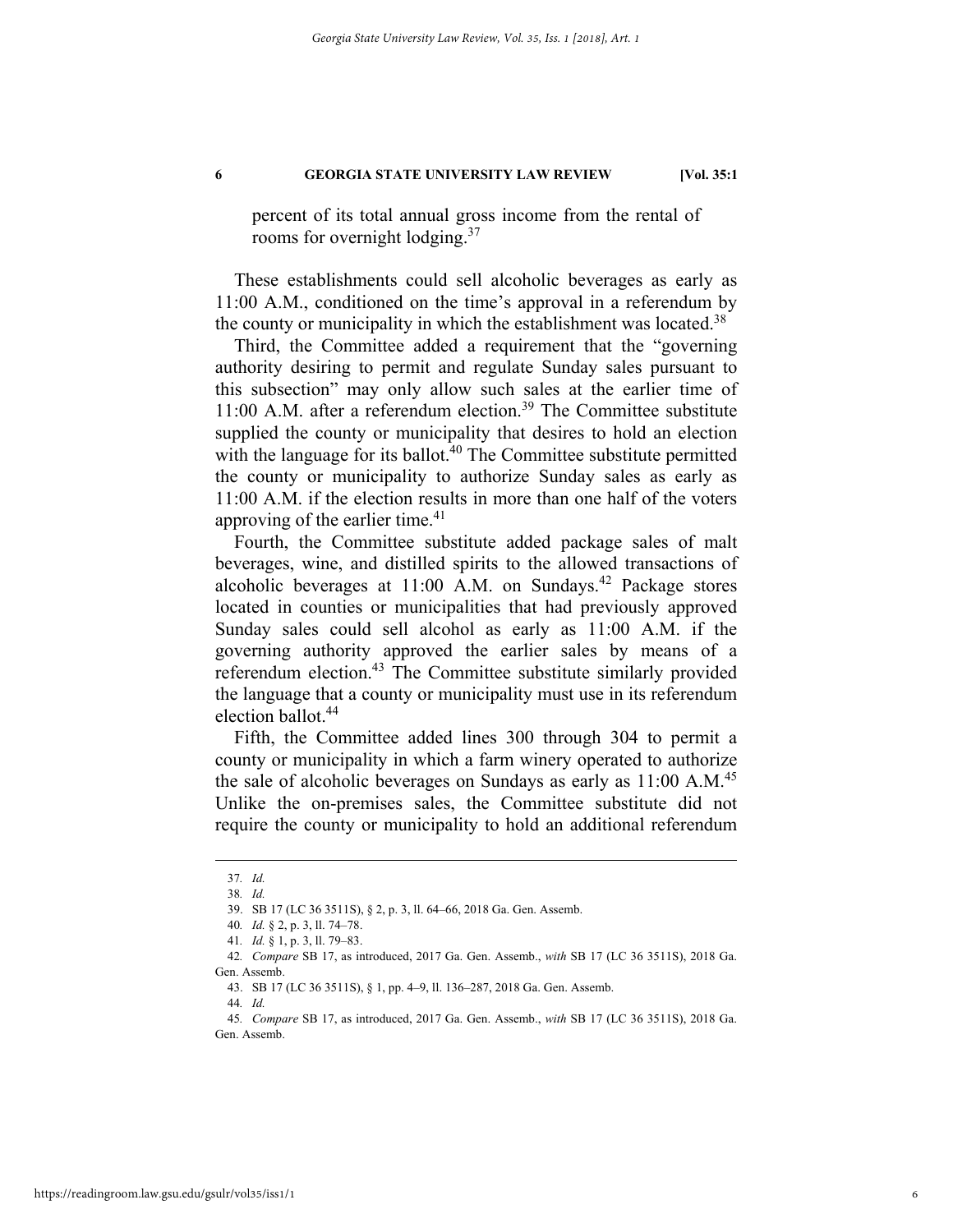election to approve the time.<sup>46</sup> The sales of the farm winery must be from the winery's tasting room, winery facility, or closed packages from the winery sold for off-premises consumption.<sup>47</sup>

Finally, the Committee substitute added a general requirement that any county or municipality must have authorized the sale of alcoholic beverages on Sundays pursuant to a referendum in order to hold an additional referendum election concerning sales at 11:00 A.M.<sup>48</sup> Additionally, a county or municipality with a farm winery must have previously approved Sunday sales for the governing authority to allow sales at  $11:00$  A.M. pursuant to SB 17.<sup>49</sup> In essence, if a county or municipality has not yet approved on-premises Sunday sales and desires to authorize on-premises sales at 11:00 A.M., two referendum elections must take place—one to approve Sunday sales generally and one to approve selling alcoholic beverages at 11:00 A.M.<sup>50</sup> After adding these six amendments, the Committee favorably reported the bill by substitute on January 31,  $2018$ <sup>51</sup>

The bill was recommitted to the Committee on Regulated Industries and Utilities on February 5, 2018.<sup>52</sup> On February 7, 2018, the Committee amended the bill in part and favorably reported the bill by substitute.<sup>53</sup> The Committee substitute removed lines 92 through 287 of the previous Committee substitute.<sup>54</sup> This amendment sought to remove the ability of counties or municipalities to authorize package sales of malt beverages, wine, and distilled spirits at 11:00 A.M. on Sundays.<sup>55</sup> The Committee substitute limited the sale of

 <sup>46.</sup> SB 17 (LC 36 3511S), 2018 Ga. Gen. Assemb.

 <sup>47.</sup> SB 17 (LC 36 3511S), § 2, p. 9, ll. 294–96, 2018 Ga. Gen. Assemb.

<sup>48</sup>*. See generally* SB 17 (LC 36 3511S), 2018 Ga. Gen. Assemb.

 <sup>49.</sup> SB 17 (LC 36 3511S), § 2, p. 9, l. 292–94, 2018 Ga. Gen. Assemb.

<sup>50</sup>*. See* House Regulated Industries Committee Video, *supra* note 21, at 19 min., 20 sec. (remarks by Rep. Chuck Martin (R-49th) & Rep. Howard Maxwell (R-45th)).

 <sup>51.</sup> SB 17 Bill Tracking, *supra* note 27.

<sup>52</sup>*. Id.*

<sup>53</sup>*. Id.* 

<sup>54</sup>*. Compare* SB 17 (LC 36 3511S), 2018 Ga. Gen. Assemb., *with* SB 17 (LC 36 3519S), 2018 Ga. Gen. Assemb.

<sup>55</sup>*. See* Video Recording of Senate Regulated Industries and Utilities Committee Meeting at 42 sec. (Feb. 6, 2018) (remarks by Sen. Frank Ginn (R-47th)), https://livestream.com/accounts/25225476/events/7946812/videos/169870470 [https://perma.cc/4K7K-RCN8] [hereinafter Senate Regulated Industries and Utilities II Video].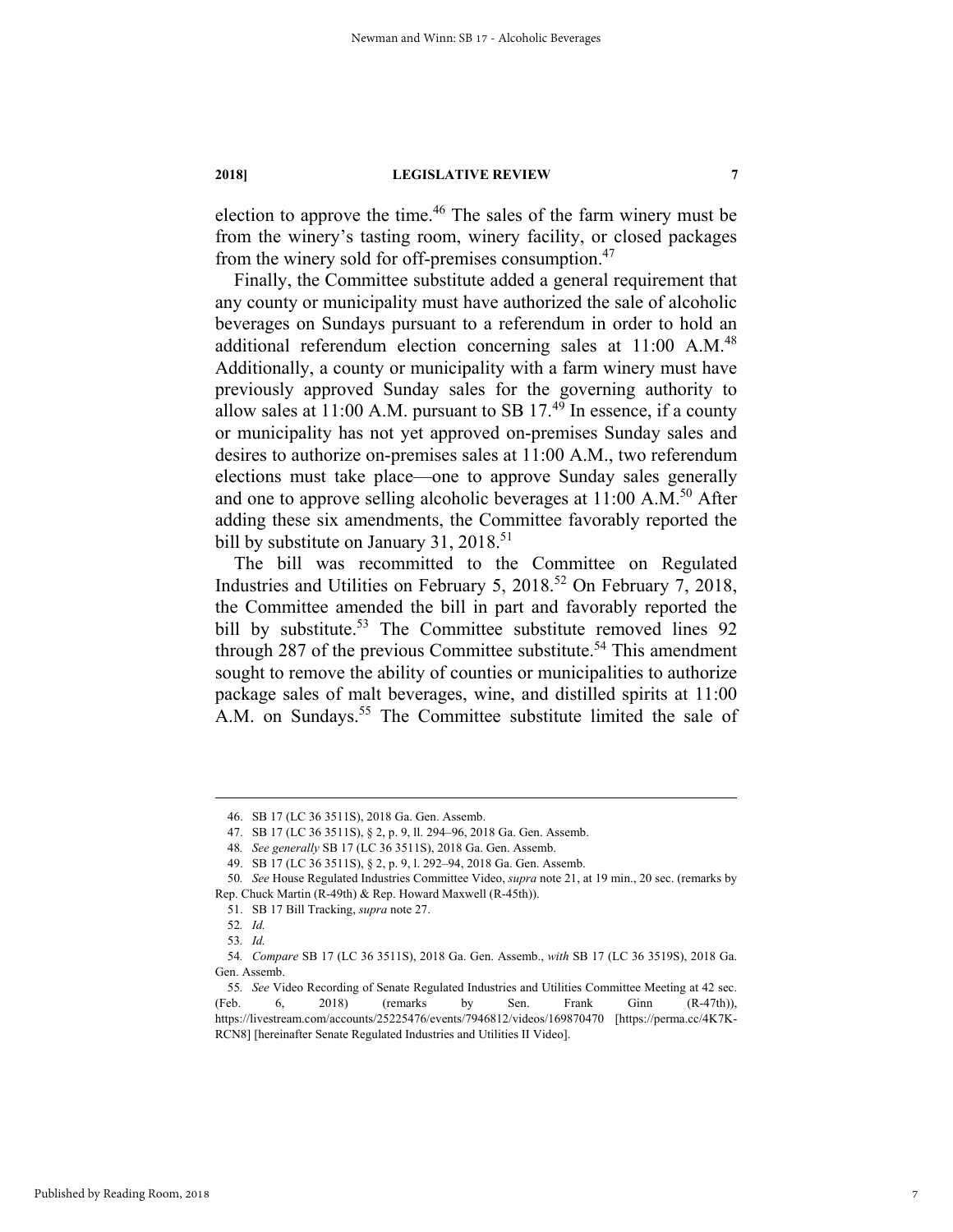alcoholic beverages to on-premises sales by restaurants or hotels.<sup>56</sup> The Committee agreed to pass SB 17 by Committee substitute.<sup>57</sup>

The Senate read the bill for the third time on February 13, 2018.<sup>58</sup> The Senate then passed the Committee substitute of SB 17 on February 13, 2018, by a vote of 38 to  $18^{59}$ 

#### *Consideration and Passage by the House*

Representative Megan Hanson (R-80th) sponsored SB 17 in the House.<sup>60</sup> SB 17 was assigned to the House Committee on Regulated Industries.<sup>61</sup> The Committee read the bill for the first time on February 14, 2018.<sup>62</sup>

The Committee did not make any amendments to the bill; the representatives used the Committee meeting to clarify the Senate's amendments to the bill.  $^{63}$  Representative Howard Maxwell (R-17th) questioned Senator Unterman on the additional referendum added to Section 2. Senator Unterman explained to Representative Maxwell that first a county must approve the sale of alcohol on Sundays in an independent referendum. After a county approved Sunday sales, it could hold a referendum on whether the Sunday sales could begin at 11:00 A.M.

The House passed the bill on March 12, 2018, by a vote of 97 to 64.64 The bill was passed in the House without any amendments from the Senate's transmission.<sup>65</sup> The Senate sent the bill to Governor Nathan Deal (R) on April 5, 2018.<sup>66</sup> The Governor signed the bill into law on May 8, 2018.67 However, due to the referendum requirement added into the bill, on July 1, 2018, the bill's effective date, SB 17 will merely allow a county or municipality to hold a vote

 <sup>56</sup>*. Id.* 

<sup>57</sup>*. See* Senate Regulated Industries and Utilities II Video, *supra* note 55, at 2 min., 54 sec. (remarks by Sen. Frank Ginn (R-47th)).

 <sup>58.</sup> SB 17 Bill Tracking, *supra* note 27.

 <sup>59.</sup> Georgia Senate Voting Record, SB 17, #443 (Feb. 13, 2018).

 <sup>60.</sup> SB 17 Bill Tracking, *supra* note 27.

<sup>61</sup>*. Id.* 

<sup>62</sup>*. Id.* 

<sup>63</sup>*. Id.* 

 <sup>64.</sup> Georgia House of Representatives Voting Record, SB 17, #692 (Mar. 12, 2018).

 <sup>65.</sup> State of Georgia Final Composite Status Sheet, SB 17, March 29, 2018.

<sup>66</sup>*. Id.* 

<sup>67</sup>*. Id.*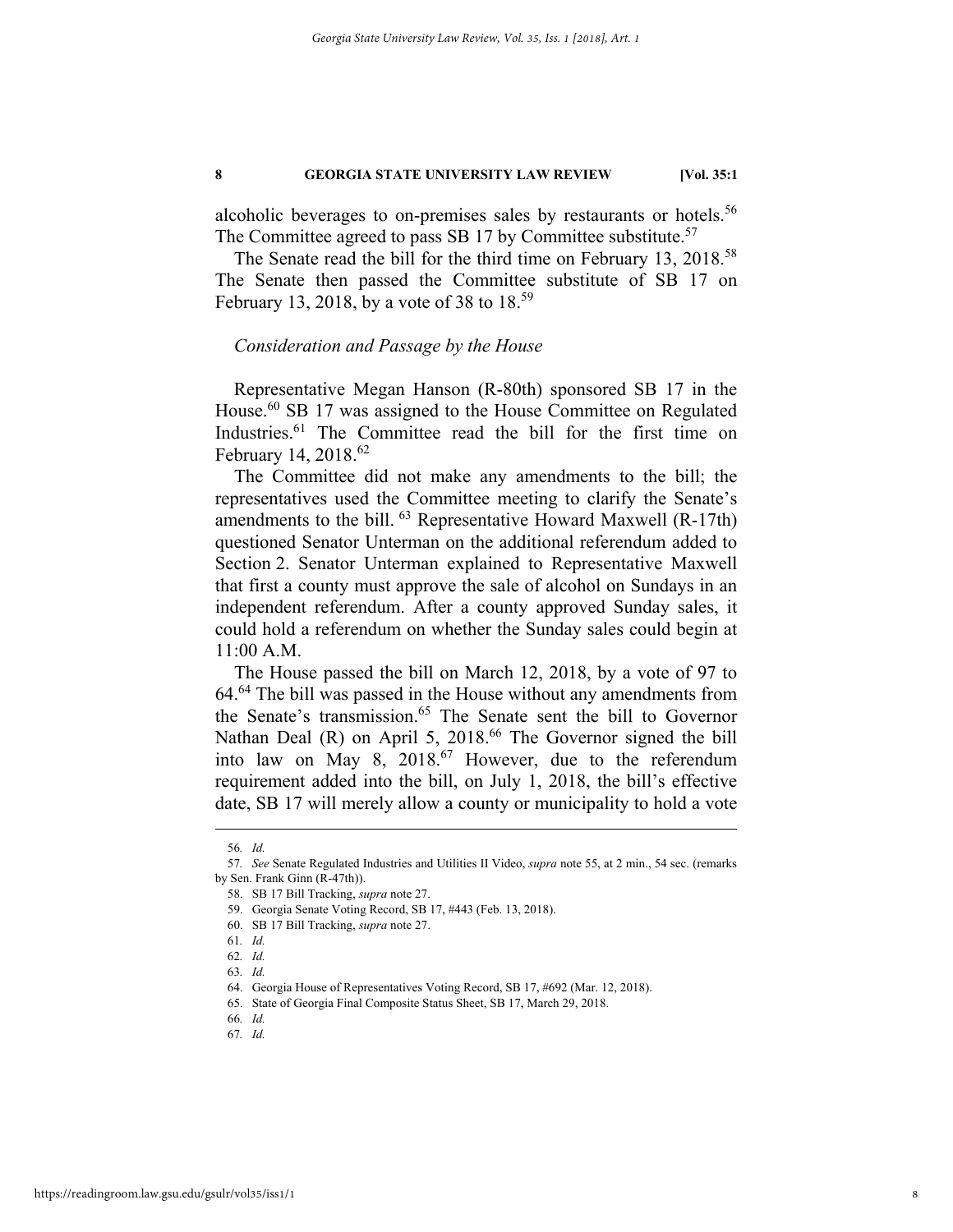to authorize earlier sales of alcoholic beverages on Sundays.<sup>68</sup> Until a county holds a referendum that results in a majority of voters agreeing to the earlier time for alcohol sales, the bill does not change the time of alcohol sales. $69$  Thus, its effect on July 1, 2018, only permits the referendums to take place in the counties or municipalities.<sup>70</sup>

### *The Act*

The Act amends the following portions of the Official Code of Georgia Annotated: Article 1 of Chapter 3 of Title 3, relating to the local authorization and regulation of sales of alcoholic beverages on Sunday, and Article 2 of Chapter 6 of Title 3, relating to Sunday sales on farm wineries.<sup>71</sup> The overall purpose of the Act is to authorize counties and municipalities to allow the sale of alcoholic beverages for consumption on the premises as early as 11:00 A.M. on Sundays and to allow farm wineries to sell wine for consumption on the premises as early as 11:00 A.M. on Sundays, subject to a referendum.<sup>72</sup>

*Section 1* 

Section 1 of the Act revises subsection (j) of Code section 3-3-7, which provides that counties and municipalities may, through a resolution or ordinance approved in a referendum, authorize the sale of alcoholic beverages for consumption on the premises only as early as  $12:30$  P.M. on Sundays.<sup>73</sup> The sales must be through an establishment that derives at least 50% of its total annual gross sales from the sale of food or overnight lodging.<sup>74</sup>

 <sup>68.</sup> O.C.G.A. § 3-3-7 (Supp. 2018).

<sup>69</sup>*. Id.*  70*. Id.* 

 <sup>71. 2018</sup> Ga. Laws 896, §§ 1–2, at 896–99.

<sup>72</sup>*. Id.* 

 <sup>73. 2018</sup> Ga. Laws 896, § 1, at 896–98.

<sup>74</sup>*. Id.*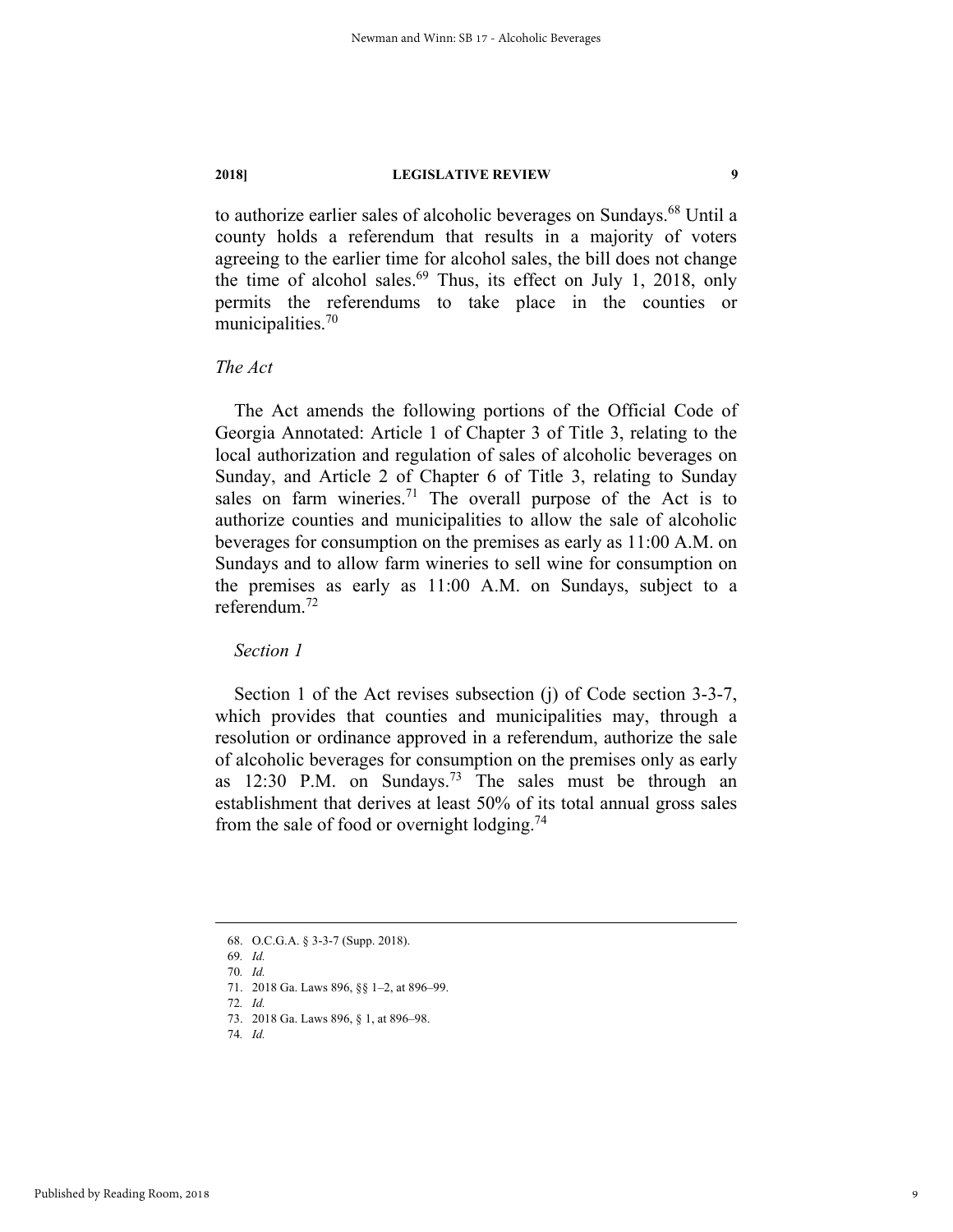#### *Time Change*

The time restriction on the sale of alcohol on Sundays originated from a compromise between the faith-based community and Georgia legislators.75 Traditionally, church services did not end until 12:30 P.M. on Sundays.<sup>76</sup> Therefore, legislators intended to prohibit the sale of alcoholic beverages on Sundays until the services ended to respect the faith-based community's time for worship.<sup>77</sup> However, Senator Renee Unterman (R-45th), the sponsor of the Act, determined that many religious establishments within her constituency held services on days other than Sunday or during times after 12:30 P.M. on Sundays.<sup>78</sup> Thus, the time restriction placed on Sunday alcohol sales no longer protected the faith-based community's time for worship.<sup>79</sup> In Senator Unterman's opinion, the time restriction prohibited private establishments from advancing with the State's tourism needs. $80$ 

The Act changes the time for on-premises sales of alcoholic beverages from 12:30 P.M. to 11:00 A.M. on Sundays.<sup>81</sup> The time change only applies to establishments that derive at least 50% of their total annual gross sales from the sale of food or overnight lodging.<sup>82</sup> Senator Unterman encouraged the time change to create parity between state-operated establishments and private establishments.<sup>83</sup> Prior to the Act's passage, privately owned establishments could not

 <sup>75</sup>*. See* Kristina Torres, *'Mimosa Mandate' Would Allow Sunday Morning Cocktails in Ga. Restaurants*, ATLANTA J. CONST. (Jan. 12, 2017), https://www.ajc.com/news/state—regional-govt politics/mimosa-mandate-would-allow-sunday-morning-cocktails-

restaurants/cSYBJNvo1gUCGE7EKUxq9N/?icmp=np\_inform\_variation-test [https://perma.cc/89G3- E58Y].

<sup>76</sup>*. See Seven Trends in Worship Service Times*, THOMAS RAINER (May 25, 2015), https://thomrainer.com/2015/05/seven-trends-in-worship-service-times/ [https://perma.cc/W4AU-AKXY].

<sup>77</sup>*. See* Video Recording of Senate Regulated Industries and Utilities Committee Meeting at 31 min., 34 sec. (Jan. 31, 2018) (remarks by Sen. Bill Cowsert (R-46th)), https://livestream.com/accounts/25225476/events/7946812/videos/169527602 [https://perma.cc/87SM-H5CC] [hereinafter Senate Regulated Industries and Utilities I Video].

<sup>78</sup>*. See* Telephone Interview with Sen. Renee Unterman (R-45th) at 8 min., 36 sec. (May 25, 2018) (on file with Georgia State University Law Review) [hereinafter Unterman Interview].

<sup>79</sup>*. Id.* at 16 min., 10 sec.

<sup>80</sup>*. Id.*  81. 2018 Ga. Laws 896, § 1, at 896–98.

<sup>82</sup>*. Id.* 

<sup>83</sup>*. See* Senate Regulated Industries and Utilities I Video, *supra* note 77, at 16 min., 32 sec. (remarks by Sen. Renee Unterman (R-45th)).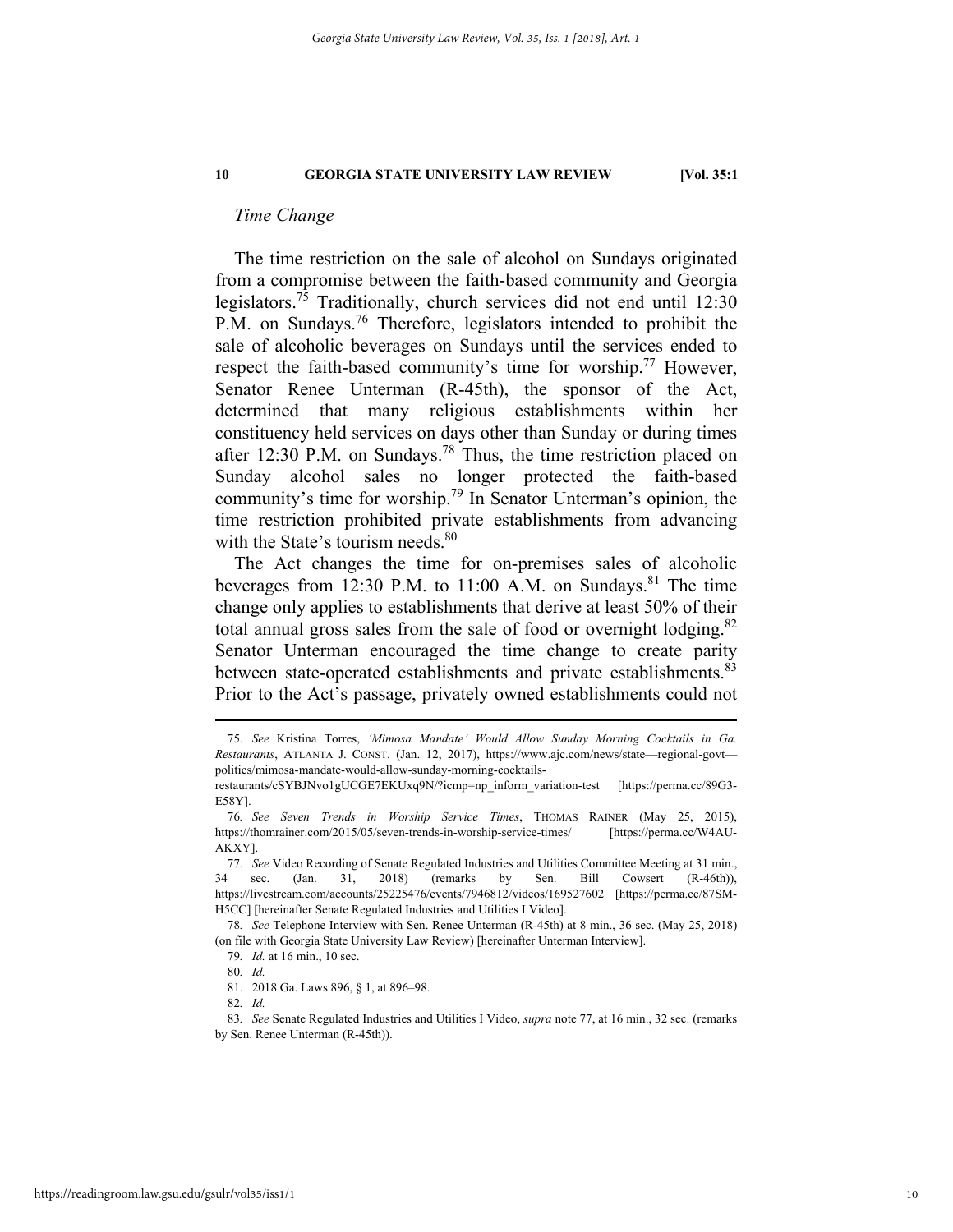sell alcoholic beverages until 12:30 P.M. on Sundays.<sup>84</sup> However, state-owned businesses, such as the World Congress Center and Mercedes-Benz Stadium, could sell alcoholic beverages as early as 10:30 A.M. on Sundays.<sup>85</sup> As introduced, the Act fought this discrepancy by allowing the sale of alcoholic beverages for consumption on the premises as early as  $10:30$  A.M.<sup>86</sup> Although 10:30 A.M. would have created parity between state-operated and privately-operated businesses, legislators in opposition to the Act continued to urge a heavier restriction on Sunday sales out of respect for the faith-based community.<sup>87</sup> Senator Unterman compromised with the adversaries of the Act and modified the Act to amend the time for Sunday sales to 11:00 A.M.<sup>88</sup>

### *On-premises Limit*

The Act maintains the remaining original language of subsection (j), including the limitation on the type of establishments that can sell alcoholic beverages at  $12:30$  P.M.<sup>89</sup> Under the Act's amendment subsection (j), only establishments that derive at least 50% of their annual gross sales from serving food or providing overnight lodging may sell alcoholic beverages for consumption on the premises at 11:00 A.M.<sup>90</sup> Senator Unterman and other supporters of the Act urged the legislature to allow package sales of alcohol by stores.<sup>91</sup>

 <sup>84.</sup> O.C.G.A. § 3-3-7.

<sup>85</sup>*. See* O.C.G.A. § 10-9-4(e) (2017) (stating that the World Congress Center has the authority to determine the time it can sell alcoholic beverages for consumption on the premises); O.C.G.A § 3-8-3(b) (2000) (stating that any coliseum, or arena operated and created by the State or County, may dictate the hours of day that alcoholic beverages are sold for consumption on the premises); *see also* Claire Simms, *'Mimosa Mandate' Would Expand Sunday Morning Alcohol Sales*, FOX 5 ATLANTA (Jan. 17, 2017, 9:45 PM), http://www.fox5atlanta.com/news/mimosa-mandate-would-expand-sunday-morning-alcohol-sales [https://perma.cc/J56A-DPQU].

<sup>86</sup>*. See* SB 17, as introduced, 2017 Ga. Gen. Assemb.

<sup>87</sup>*. See* Senate Regulated Industries and Utilities I Video, *supra* note 77, at 31 min., 34 sec. (remarks by Sen. Bill Cowsert (R-46th)).

<sup>88</sup>*. See* Unterman Interview, *supra* note 78, at 8 min., 36 sec.

 <sup>89. 2018</sup> Ga. Laws 896, § 1, at 896–98.

<sup>90</sup>*. Id.* 

<sup>91</sup>*. See* Senate Regulated Industries and Utilities I Video, *supra* note 77, at 29 min., 1 sec. (Jan. 31, 2018) (remarks by Kathy Kuzava) (support from the President of the Georgia Food Industry Association); *see also* Electronic Mail Interview with Rachel Bell, Director of Marketing & Communications, Georgia Restaurants Association (on file with Georgia State University Law Review) (May 14, 2018) [hereinafter Bell Interview].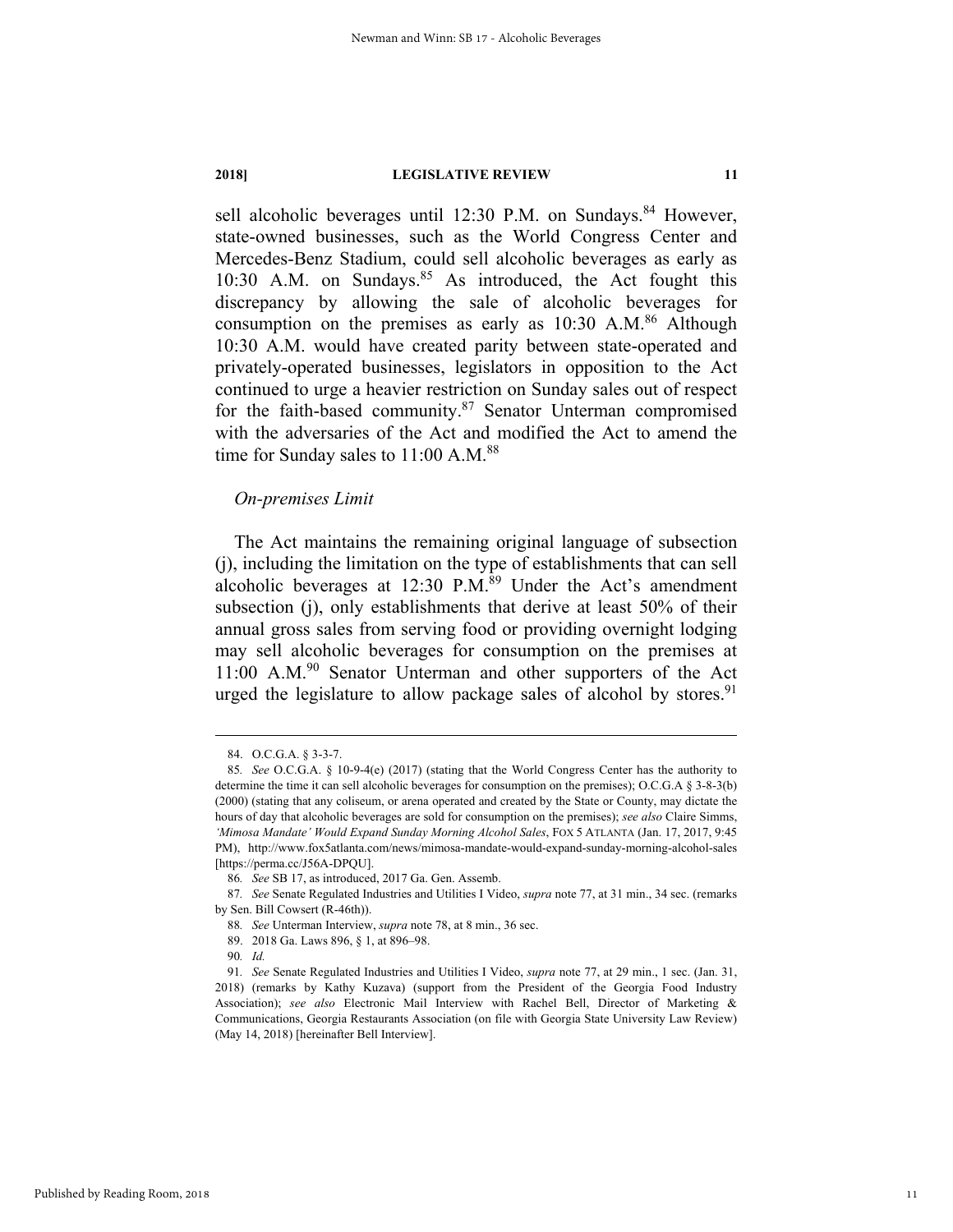The supporters argued that the increasing use of Internet delivery services threatened brick and mortar stores and required the stores to compete directly with restaurants. $92$  The stores could more fairly compete if they were also allowed to sell alcohol at the earlier time of 11:00 A.M.<sup>93</sup> However, adversaries of the Act wanted to limit the sales to only sales for consumption on the premises of the establishment to further protect the morals of the faith-based community.94

### *Additional Referendum*

In addition to changing the time for the sale of alcoholic beverages for consumption on the premises, the Act added subsection (j.1) to Code section  $3-3-7.95$  Subsection (j.1) requires that the county or municipality approve an ordinance or resolution that allows Sunday sales of alcoholic beverages for consumption on the premises through a referendum.<sup>96</sup> This referendum must be held after the referendum required in subsection (j), which requires the county or municipality to hold a referendum allowing sales of alcoholic beverages on Sundays. $97$  In other words, a county or municipality that has not yet passed an ordinance or resolution to allow the sale of alcohol on Sundays must hold two referendums to allow the sale of alcoholic beverages for consumption on the premises—(1) to allow Sunday sales in general and (2) to allow Sunday sales at  $11:00 \text{ A.M.}^{98}$ 

When originally introduced, the Act did not include the additional referendum.99 However, adversaries to the Act wanted to give counties or municipalities local control to choose the time at which establishments could sell alcohol on Sundays.<sup>100</sup> The supporters of the Act compromised and added the additional referendum as a

 <sup>92</sup>*. See* Senate Regulated Industries and Utilities I Video, *supra* note 77, at 30 min., 27 sec. (remarks by Kathy Kuzava).

<sup>93</sup>*. Id.* 

<sup>94</sup>*. See id.* at 31 min., 34 sec. (remarks by Sen. Bill Cowsert (R-46th)).

 <sup>95. 2018</sup> Ga. Laws 896, § 1, at 896–98.

<sup>96</sup>*. Id.* 

<sup>97.</sup> O.C.G.A. § 3-3-7 (j.1) (Supp. 2018).

<sup>98</sup>*. See* House Regulated Industries Committee Video, *supra* note 21, at 19 min., 20 sec. (remarks by Rep. Chuck Martin (R-49th) & Rep. Howard Maxwell (R-45th)).

<sup>99</sup>*. See* SB 17, as introduced, 2017 Ga. Gen. Assemb.

<sup>100</sup>*. See* House Regulated Industries Committee Video, *supra* note 21.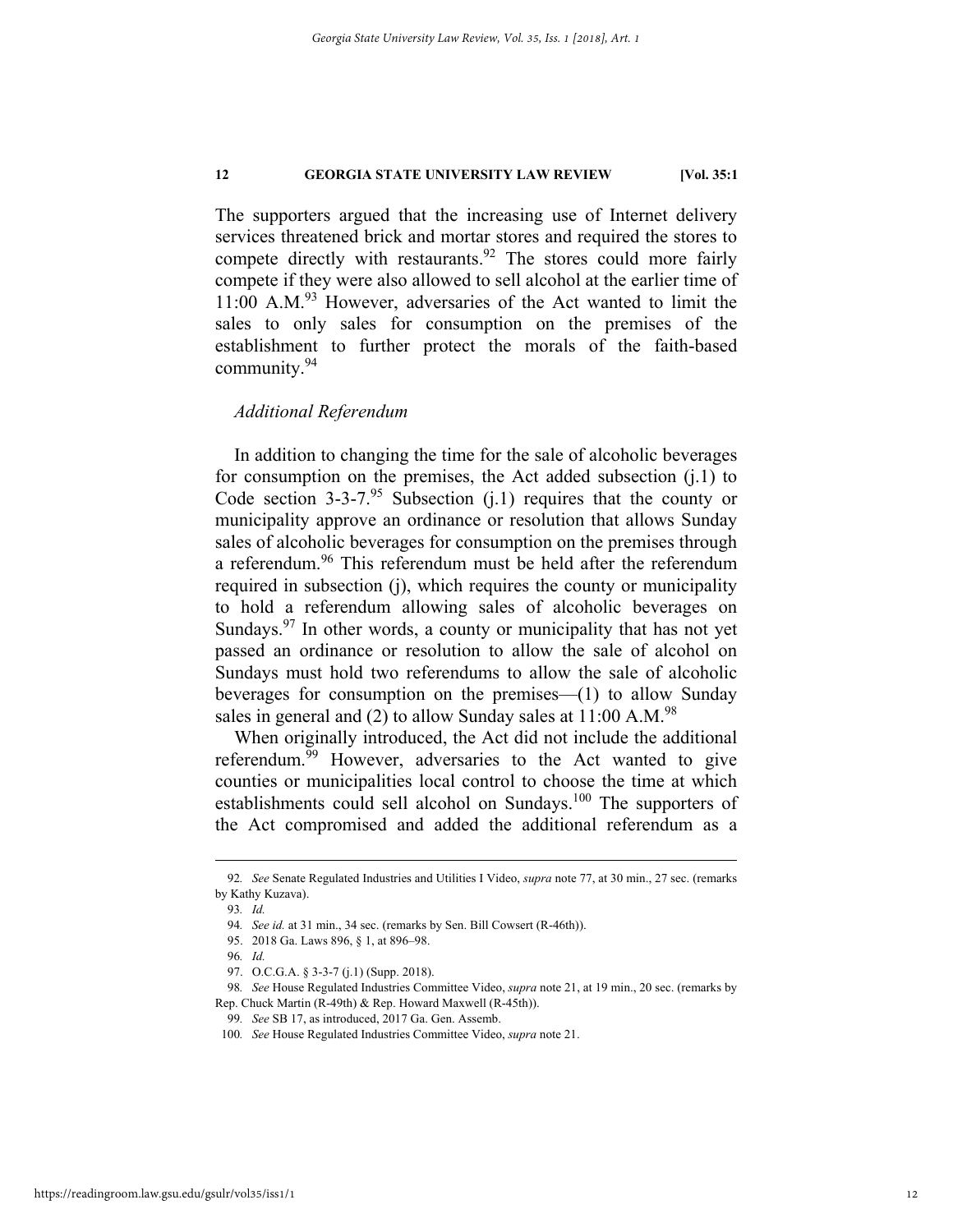protection to those counties or municipalities that did not want to allow sales at 11:00 A.M. but wanted to restrict the time for sales to 12:30 P.M. on Sundays.<sup>101</sup> In essence, adding the referendum requirement provides local leaders with more control because they can retain the 12:30 P.M. time for Sunday sales by refusing to hold an additional referendum.<sup>102</sup>

#### *Section 2*

Section 2 of the Act revises Code section 3-6-21.2, which allows farm wineries to sell alcohol on Sundays in counties or municipalities that have authorized the sale of alcoholic beverages for consumption on the premises.103 The Act maintains the original language of Code section 3-6-21.2 and simply changes the time for Sunday sales of alcohol from 12:30 P.M. to  $11:00$  A.M.<sup>104</sup> The county or municipality containing a farm winery is not required to hold an additional referendum to change the time for on-premises sales of alcoholic beverages at the farm winery.105 The Act specifically includes farm wineries but omits breweries because Georgia's intricate distribution laws would complicate the application of the Act to breweries.<sup>106</sup>

#### *Analysis*

With the passage of this Act, local governments may now authorize Sunday sales of alcohol if approved by a majority of voters in a referendum.<sup>107</sup> Communities across the state have between thirty and sixty days from May 8, 2018—the date Governor Nathan Deal  $(R)$  signed SB 17 into law—to call for the referendum.<sup>108</sup> The Atlanta City Council "introduced two ordinances calling for a referendum to be voted on by the public and for it to be placed on the ballot in

 <sup>101</sup>*. See* Unterman Interview, *supra* note 78, at 8 min., 36 sec.

<sup>102</sup>*. See* House Regulated Industries Committee Video, *supra* note 21.

 <sup>103. 2018</sup> Ga. Laws 896, § 2, at 898–99.

<sup>104</sup>*. Id.* 

 <sup>105.</sup> O.C.G.A. § 3-6-21.2 (Supp. 2018).

<sup>106</sup>*. See* Unterman Interview, *supra* note 78, at 7 min., 6 sec.

 <sup>107.</sup> Beth McKibben, *Atlantans Likely to Vote on Booze at Sunday Brunch in November*, EATER ATLANTA (June 25, 2018, 10:20 AM), https://atlanta.eater.com/2018/6/25/17500604/brunch-billreferendum-atlanta-city-council [https://perma.cc/UWH9-VGPG].

<sup>108</sup>*. Id.*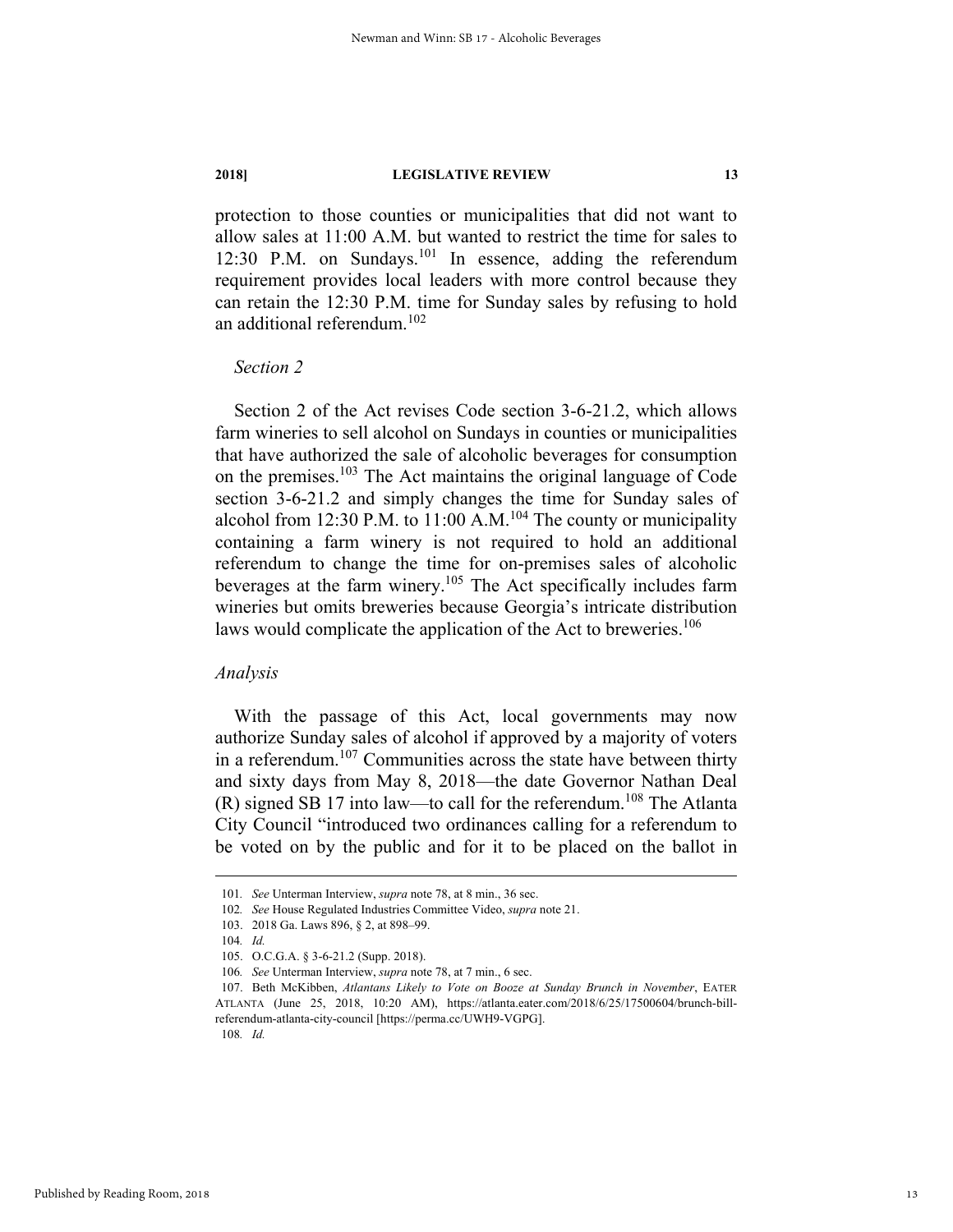November 2018."109 A number of other localities may include a bill referendum on their November election ballots, including Sandy Springs, Cobb County, and Dunwoody.<sup>110</sup> However, despite the undoubted interest in the impending referendums this November, SB 17 could face constitutional and public policy criticisms.

#### *Constitutional Considerations*

The Equal Protection Clause of the Fourteenth Amendment of the United States Constitution prohibits states from denying "any person within its jurisdiction the equal protection of the laws."<sup>111</sup> Similarly, Article 1, Section 1, Paragraph 2 of the Georgia Constitution mandates that "[n]o person shall be denied the equal protection of the laws."<sup>112</sup> The Supreme Court of Georgia treats equal protection challenges under the State and Federal Constitutions as one claim "because the protection provided in the Equal Protection Clause of the United States Constitution is coextensive with that provided in [the Georgia Constitution]."<sup>113</sup> Thus, the Supreme Court of Georgia will treat an equal protection challenge under either constitution the same $^{114}$ 

Georgia courts have held that the level of scrutiny owed to an equal protection challenge "depends on the nature of the distinction drawn by the legislation at issue."<sup>115</sup> If the challenge implicates neither a fundamental right nor a suspect class, "the most lenient level of judicial review—'rational basis'—applies."116 The rational

 <sup>109</sup>*. Id.*

<sup>110</sup>*. See, e.g.*, Evelyn Andrews, *Sandy Springs to Consider Adding 'Brunch Bill' Referendum to Ballot*, **REPORTER NEWSPAPERS** (July 16, 2018),

https://www.reporternewspapers.net/2018/07/16/sandy-springs-to-consider-adding-brunch-bill-

referendum-to-ballot/ [https://perma.cc/5XDX-27VN]; Dyana Bagby, *'Brunch Bill' Referendum to be on Dunwoody's November Ballot*, REPORTER NEWSPAPERS (May 28, 2018), https://www.reporternewspapers.net/2018/05/28/brunch-bill-referendum-to-be-on-dunwoodys-

november-ballot/ [https://perma.cc/A6BN-H3EB]; *Cobb Brunch Bill Referendum Approved for November Ballot*, GA. REST. ASSOC. (July 11, 2018), https://www.garestaurants.org/press/cobb-brunchbill-referendum-approved-for-november-ballot [https://perma.cc/94AL-M8HS].

 <sup>111.</sup> U.S. CONST. amend. XIV, § 1.

 <sup>112.</sup> GA. CONST. Art. 1, § 1, ¶ II.

 <sup>113.</sup> Harper v. State, 292 Ga. 557, 560, 738 S.E.2d 584, 587 (2013).

<sup>114</sup>*. Id.* at 560, 738 S.E.2d at 587.

<sup>115</sup>*. Id.* at 560, 738 S.E.2d at 587.

<sup>116</sup>*. Id.* at 560, 738 S.E.2d at 587.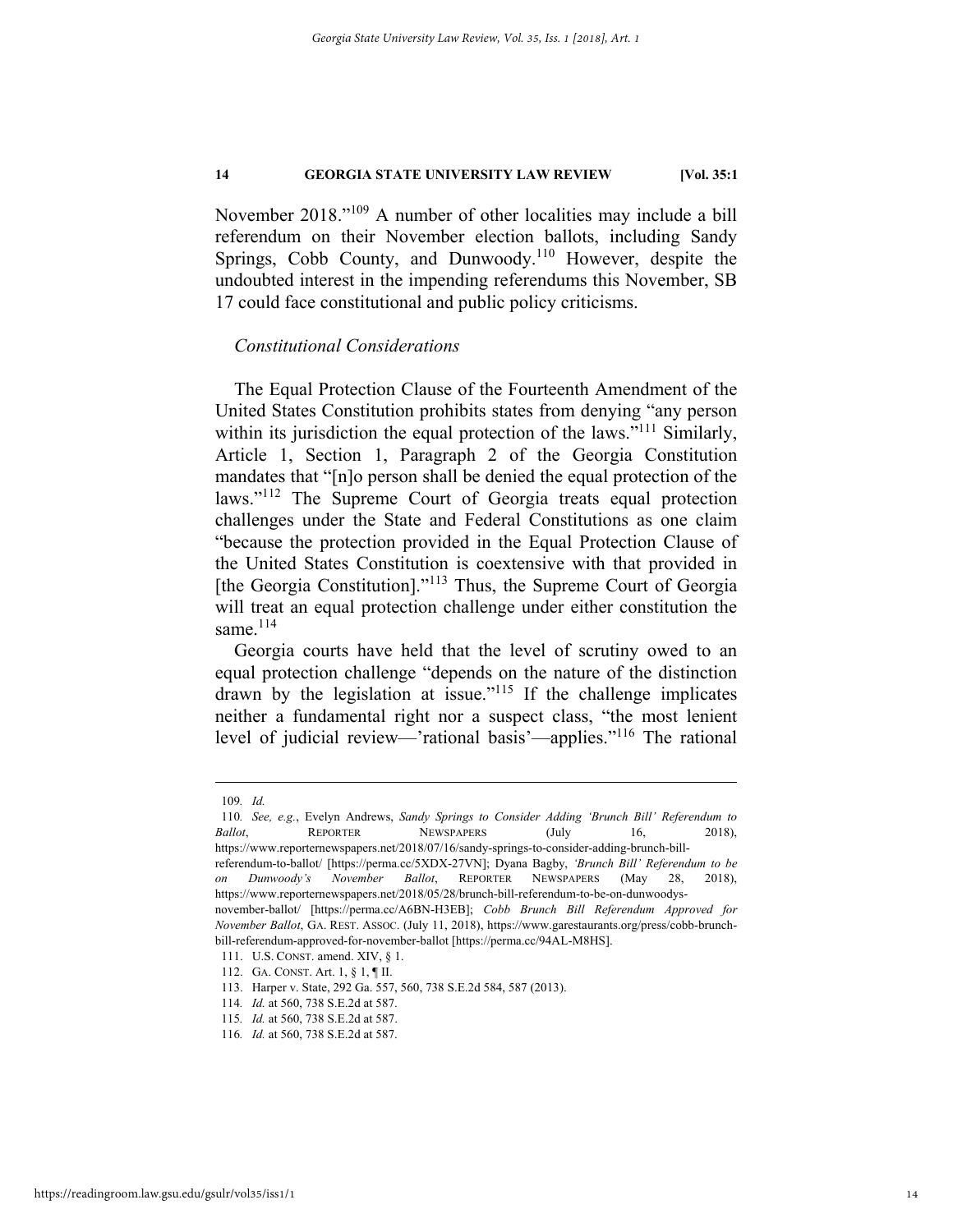basis review is comprised of a two-prong evaluation.<sup>117</sup> First, the claimant "must establish that he is similarly situated to members of the class who are treated differently from him."118 Second, the claimant must also establish "that there is no rational basis for such different treatment."<sup>119</sup> Unfortunately for claimants suing on equal protection grounds, the legislation is "presumptively valid," leaving the claimant with the burden of proving both prongs.<sup>120</sup>

In 2003, a bar owner challenged Code section 3-3-20 on equal protection grounds, arguing that the statutory scheme "denie[d] [the bar] the equal protection of the laws because bars may not sell alcohol on Sundays," but businesses defined as "eating establishments" could.<sup>121</sup> The Supreme Court of Georgia applied the rational basis test "[b]ecause bar owners are not members of a suspect class and because the right to sell alcoholic beverages is not a fundamental right."122 The Court ultimately found a rational basis to except restaurants but not bars, noting that excepting restaurants "would attract families and others to go out for meals on Sunday, thereby contributing to the legislative goal of enhancing the recreational atmosphere of that day."123 Moreover, the legislature could have also concluded "that the health and safety risks posed by bars are more significant than those posed by restaurants."<sup>124</sup>

However, restaurants are not the only entities excepted in SB 17. In addition to eating establishments, the new law provides exceptions for both hotels and farm wineries.<sup>125</sup> While there are a sufficient number of differences between restaurants and bars to provide a rational basis for treating their Sunday alcohol sales differently, it is less clear whether there are sufficient differences between breweries and wineries. By excepting farm wineries and not breweries, brewers could argue that SB 17 violates the Equal Protection Clause. Although brewery owners could try to argue that a court should apply

 <sup>117</sup>*. Id.* at 560, 738 S.E.2d at 587.

<sup>118</sup>*. Id.* at 560, 738 S.E.2d at 587.

<sup>119</sup>*. Harper*, 292 Ga. At 560, 738 S.E.2d at 587.

<sup>120</sup>*. Id.* at 560, 738 S.E.2d at 587.

 <sup>121.</sup> State v. Heretic Inc., 277 Ga. 275, 275, 588 S.E.2d 224, 225 (2003).

<sup>122</sup>*. Id.* at 275, 588 S.E.2d at 225.

<sup>123</sup>*. Id.* at 275, 588 S.E.2d at 225.

<sup>124</sup>*. Id.* at 275, 588 S.E.2d at 225.

 <sup>125.</sup> O.C.G.A. §§ 3-3-7(j)(1), 3-6-21.2.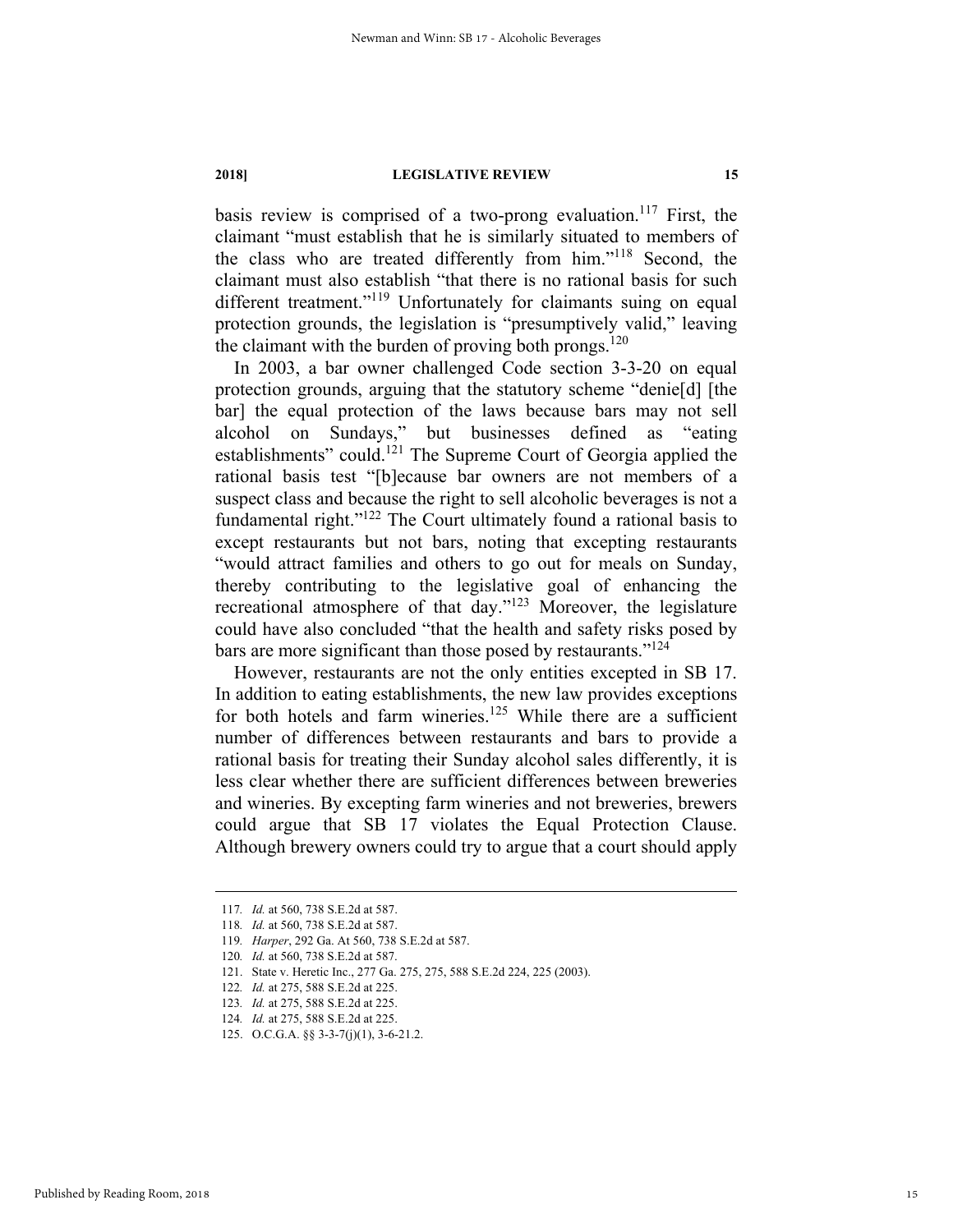strict scrutiny to its equal protection claim as either: (1) the right to sell alcohol is a fundamental right; or (2) brewery owners are members of a suspect class, this argument would likely fail. The Supreme Court of Georgia has already made clear that the right to sell alcohol is not a fundamental right and that bar owners are not members of a suspect class. <sup>126</sup> Brewers, like bar owners, primarily sell alcohol and likely would not be considered so distinguishable as to justify protecting one but not the other. Despite the application of a rational basis review, brewers could distinguish their case from *Heretic* and argue that excepting wineries does not entice families to go out for meals or "enhance the recreational atmosphere" of Sundays any more than excepting breweries would.<sup>127</sup> Moreover, the different safety and health concerns between restaurants and bars would likely not vary between breweries and wineries. Both primarily serve alcohol and cater to patrons over the age of twenty-one as opposed to families and children.

The State, however, need only show that "the classifications in the statute . . . bear a rational relationship to a legitimate end of government not prohibited by the Constitution" to survive an equal protection challenge.128 When asked about the difference in treatment between breweries and wineries, bill sponsor Senator Renee Unterman (R-45th), focused on the effort it would take to overhaul brewery laws in Georgia.<sup>129</sup> While brewers could argue that mere complexity does not suffice as a rational basis for treating wineries and breweries differently, the State of Georgia could assert that the rational basis test is a lenient one and the convolutedness of brewery laws is sufficient to permit different treatment. The State may also point out differences in safety; wineries are often located in more rural areas—possibly requiring patrons to secure overnight lodging while breweries are often located in urban locations amidst more possibilities to drink and drive. Whether either of these justifications would survive a rational basis review is yet to be seen. However, the low bar detailed in *Heretic, Inc.* seems to indicate that it would not

 <sup>126</sup>*. See Heretic, Inc.*, 277 Ga. at 275, 588 S.E.2d at 225.

<sup>127</sup>*. Id.* at 275, 588 S.E.2d at 225.

 <sup>128.</sup> Ellis v. State, 300 Ga. 371, 379, 794 S.E.2d 601, 608 (2016).

 <sup>129.</sup> Unterman Interview, *supra* note 78, at 11 min., 34 sec.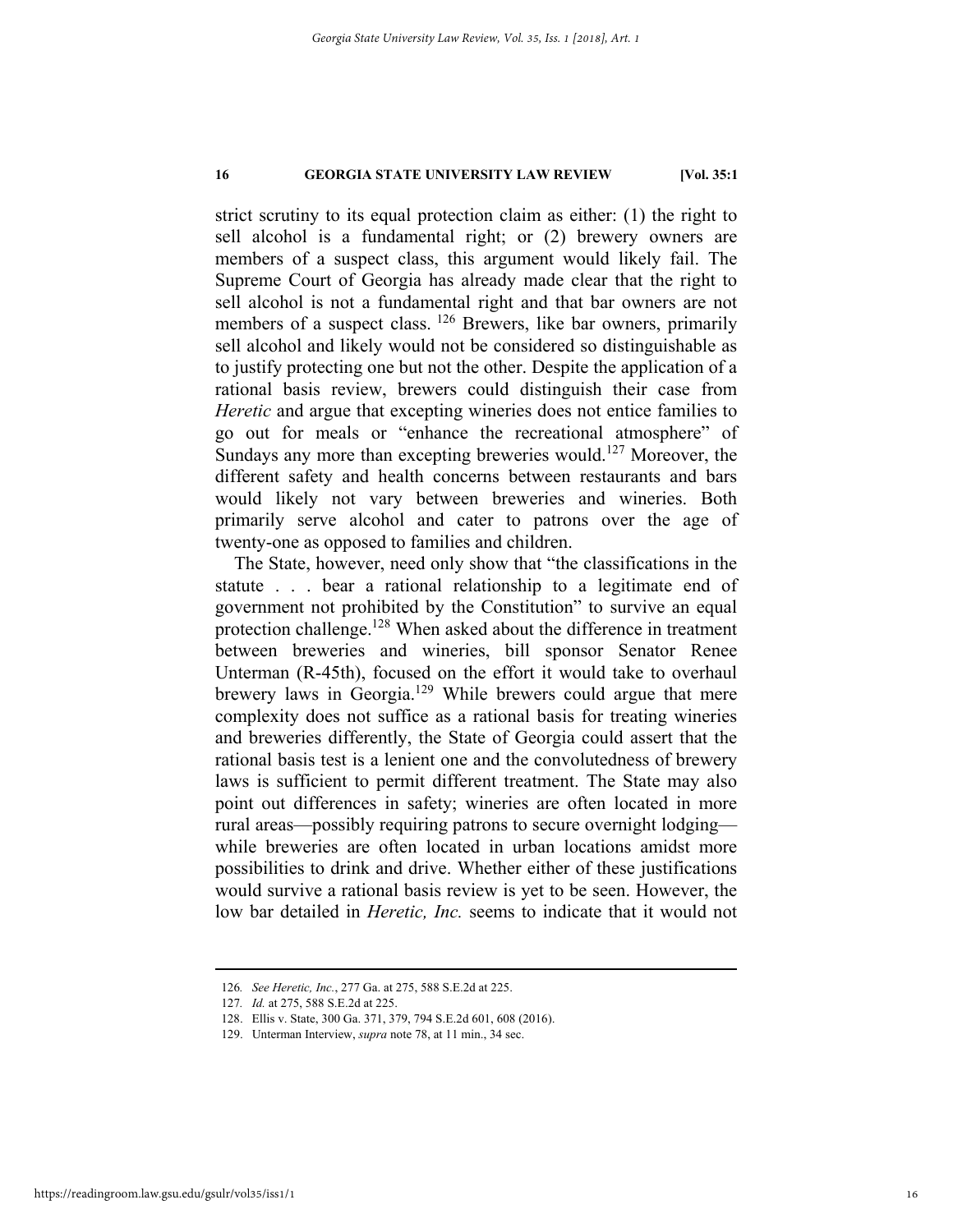take much for the State to provide some basis for its decision and withstand an equal protection challenge.

### *Public Policy Concerns*

Legislators opposed to the bill argued that Sunday alcohol sales will increase instances of drinking and driving.<sup>130</sup> Mike Griffin, a pastor who lobbies for the Georgia Baptist Mission Board, argued that with increased availability comes increased sales.<sup>131</sup> Griffin stated that with increased sales comes increased consumption, and with increased consumption comes an increase in "whatever the problems are associated with alcohol."132 Put simply, critics of the bill believed expanding alcohol sales would cause the number of "drunken driving deaths and crashes [to] skyrocket."<sup>133</sup>

These same fears were pervasive through the Georgia legislature's attempt to pass SB 10 in 2011.<sup>134</sup> Then-Governor Sonny Perdue (R) and the Senate relied on a New Mexico study that claimed there was a 29% increase in traffic accidents on Sundays when it changed its liquor laws.<sup>135</sup> Despite these concerns, SB 10 ultimately passed, allowing Sunday sales in Georgia. In 2011, the year the bill passed, there were "13,006 crashes involving impaired drivers . . . with 2,193—or 19[%]—happening on Sundays."136 In 2016 however, there were "15,351 impaired crashes, with 2,704—or 17[%] occurring on Sundays." $137$  Thus, the data indicates that these fears were baseless. Senator Unterman further argued that even if traffic accidents increased with alcohol consumption on Sundays, these accidents could happen just as easily at noon as they could at one, two, or three o'clock in the afternoon.<sup>138</sup> For those municipalities that

Published by Reading Room, 2018

 <sup>130.</sup> Maya Prabhu, *With New Alcohol Bill Set to Become Ga. Law, Old Prophecies Prove Iffy*, ATLANTA J. CONST. (Mar. 23, 2018, 8:00 AM), https://politics.myajc.com/news/state—regional-govt politics/with-new-alcohol-bill-set-become-law-old-prophecies-prove-iffy/GmdJb0oIppOMRds12xaCgP/ [https://perma.cc/QPW7-97VX].

<sup>131</sup>*. Id.*

<sup>132</sup>*. Id.* 

<sup>133</sup>*. Id.*

<sup>134</sup>*. Id.*

<sup>135</sup>*. Id.*

 <sup>136.</sup> Prabhu, *supra* note 130.

<sup>137</sup>*. Id.*

 <sup>138.</sup> Unterman Interview, *supra* note 78, at 14 min., 10 sec.